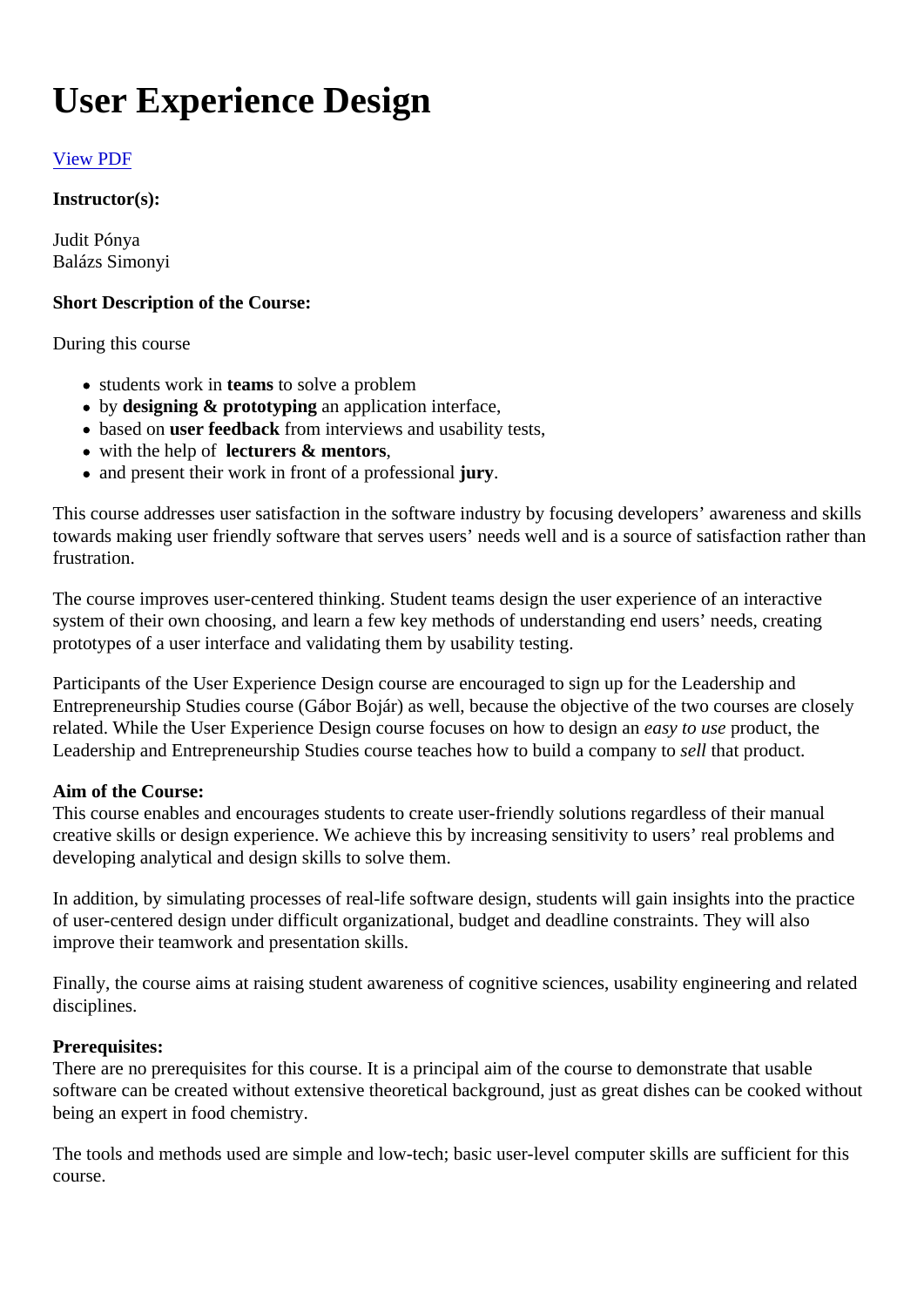# **Detailed Program and Class Schedule:**

The course can be best characterized as a design workshop. Students walk the path from an idea to a detailed prototype of an interactive system. Along the way, they collect theoretical knowledge via learning-by-doing and trial-and-error, as opposed to formal lectures about fine details of the discipline.

Students learn how to avoid the most common pitfall of software development projects that prevent delivered systems from being fully-utilized – or used at all: the lack of proper understanding of the users of the system, their current and future needs, and the lack of verification of concepts and early designs.

Students form teams to design user interfaces in a series of workshops which take them along the most important steps of the design process. See the table below for more details about the themes and schedule of the workshops. Each workshop starts with a brief introduction to the goals and methods of the workshop, but most of the time is dedicated to intensive teamwork with the assistance of the instructor.

Part 1: Goal setting and research. Analysis of users and their needs, preferences, and thinking. **Part 2:** Shaping the information architecture and creation of early sketches. Collecting feedback from mentors and peers.

**Part 3:** Bits of theory. Design iterations and evaluation methods. Testing with external users. **Part 4:** Adding final details and presenting the results.

In addition to the lectures and workshops, students are expected to spend at least 2 extra hours per week in teams, completing and refining what they produced in the preceding workshop, to ensure that all teams progress at an equal pace.

# **Content and schedule:**

- Week 1 UID Course Introduction
- Week 2 UI Design Basics. Project teams & project ideas
- Week 3 UX research basics. Interview prep
- Week 4 Interview analysis. Product vision (with Mentors)
- Week 5 Information Architecture basics: content, flow
- Week 6 Sketching. Design Studio (with Mentors)
- Week 7 Prototyping tools
- Week 8 -
- Week 9 Design Critique (with Mentors)
- Week 10 UX research: Usability testing prep
- Week 11 Prototyping workshop
- Week 12 Usability testing workshop
- Week 13 Finishing touches (with Mentors)
- Week 14 Project presentations.

#### **Method of instruction:**

Lectures with hands-on practice and analysis, project-based creative sessions in groups, prototype and design creation on paper and with simple software tools.

Groups are assisted in the creative process by **mentors** from local software companies.

#### **Homework:**

Homework assignments are related to the design themes of the groups. They require individual or group activity.